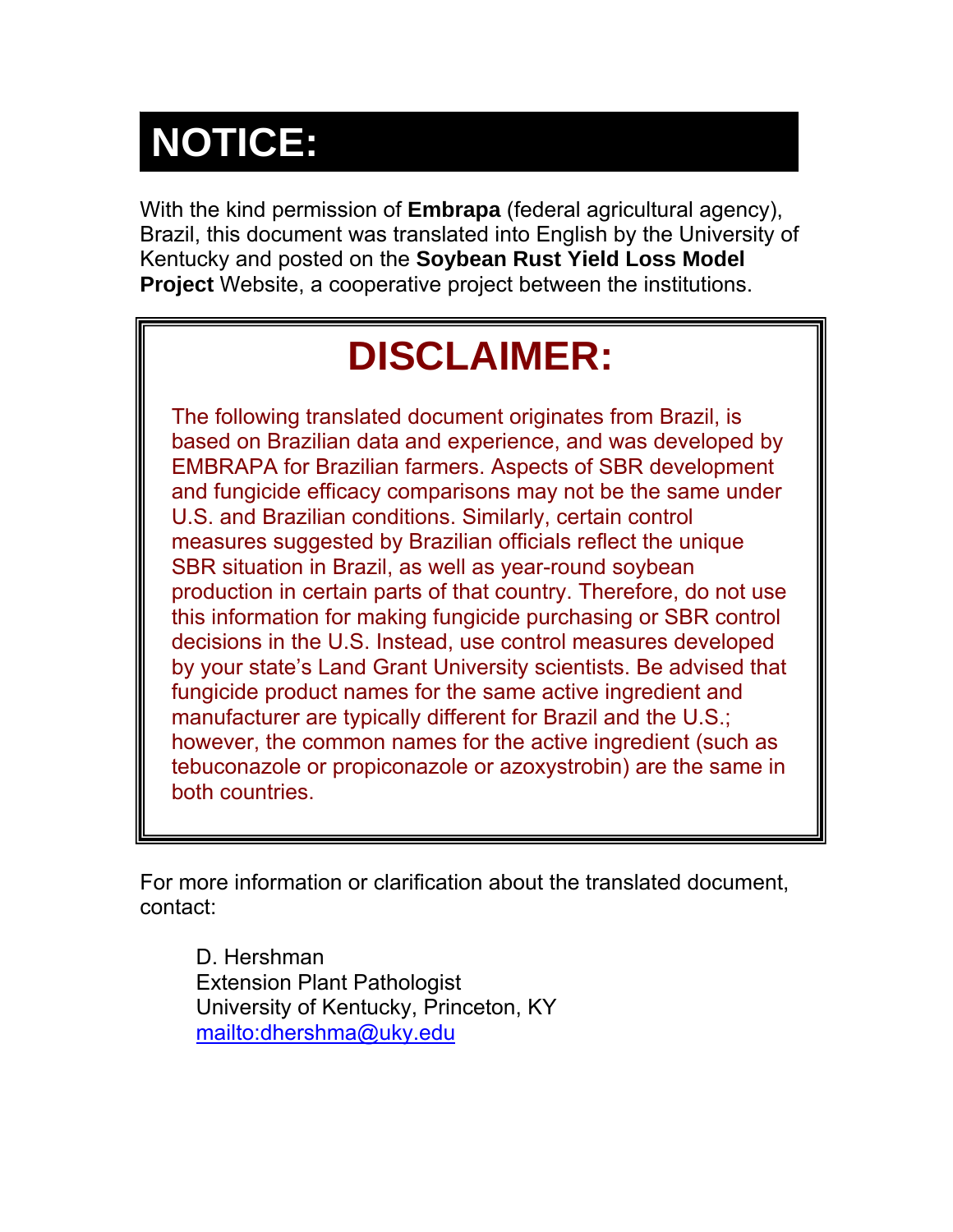| <b>Anti-Rust Consortium</b>                 |                                          |  |  |  |  |
|---------------------------------------------|------------------------------------------|--|--|--|--|
| ADAB - BA                                   | Fundação Pró-Sementes -RS                |  |  |  |  |
| <b>APROSMAT - MT</b>                        | Fundação Rio Verde - MT                  |  |  |  |  |
| APROSOJA - MT                               | Fundação Triângulo - MG                  |  |  |  |  |
| <b>IAC/APTA - SP</b>                        | FRAC - PR                                |  |  |  |  |
| <b>CEFET - PR</b>                           | Germina - MG                             |  |  |  |  |
| CTPA/Agência Rural - GO                     | Instituto Biológico - SP                 |  |  |  |  |
| COODETEC - PR                               | <b>ILES/ULBRA - GO</b>                   |  |  |  |  |
| CATI - SP                                   | <b>INTA - Argentina</b>                  |  |  |  |  |
| CRIA - Paraguai                             | LASCER - MA                              |  |  |  |  |
| Decisão - PR                                | <b>MAPA</b>                              |  |  |  |  |
| Embrapa Agropecuária Oeste - MS             | <b>RURALSUL - RO</b>                     |  |  |  |  |
| Embrapa Amazônia Oriental - PA              | SEAB - PR                                |  |  |  |  |
| Embrapa Cerrados - DF                       | Secretaria do Desenvolvimento Rural - Pl |  |  |  |  |
| Embrapa Clima Temperado - RS                | SINDAG - RS                              |  |  |  |  |
| Embrapa Meio Norte - Pl                     | Tagro - PR                               |  |  |  |  |
| Embrapa Rondônia/CE de Vilhena - RO         | Terra Brasileira - MA                    |  |  |  |  |
| Embrapa Roraima - RR                        | TMG - PR                                 |  |  |  |  |
| Embrapa Soja - PR                           | Univag - MT                              |  |  |  |  |
| Embrapa Soja/CE de Balsas - MA              | <b>UNIOESTE - PR</b>                     |  |  |  |  |
| Embrapa Trigo - RS                          | UPF - RS                                 |  |  |  |  |
| FBDA - BA                                   | <b>FESURV - GO</b>                       |  |  |  |  |
| EPAMIG - MG                                 | USP/ESALO - SP                           |  |  |  |  |
| <b>EPAGRI - SC</b>                          | <b>UNEMAT - MT</b>                       |  |  |  |  |
| <b>EMATER - PR</b>                          | <b>UDESC - SC</b>                        |  |  |  |  |
| EEAOC - Argentina                           | UEG - GO                                 |  |  |  |  |
| <b>FAFRAM - SP</b>                          | UEL - PR                                 |  |  |  |  |
| <b>FEPAGRO - RS</b>                         | UEM - PR                                 |  |  |  |  |
| Fundação ABC - PR                           | <b>UEPG - PR</b>                         |  |  |  |  |
| FAPA - PR                                   | UEMA - MA                                |  |  |  |  |
| Fundação Bahia BA                           | UNESP - SP                               |  |  |  |  |
| Fundacep - RS                               | UFG - GO                                 |  |  |  |  |
| Fundação Centro Oeste - MT                  | <b>UFLA - MG</b>                         |  |  |  |  |
| Fundação Chapadão - MS                      | UFMT - MT                                |  |  |  |  |
| <b>FAPCEN - MA</b>                          | UFMS - MS                                |  |  |  |  |
| -undação de Pesquisa Vegetal Integrada - MS | <b>UFSM - RS</b>                         |  |  |  |  |
| FFALM - PR                                  | UFU - MG                                 |  |  |  |  |
| FIMES - GO                                  | UFV - MG                                 |  |  |  |  |
| Fundação Meridional - PR                    | UFP - PI                                 |  |  |  |  |
| Fundação MS - MS                            | UFT - TO                                 |  |  |  |  |
| Fundación MT MT                             |                                          |  |  |  |  |

#### **Supporting Organizations**



#### **Control**

- **Eliminate volunteer soybean plants between cropping periods with the objective of** reducing inoculum for the next crop. In the case of soybeans grown during winter, perform efficient control by applying fungicides.
- Plant earlier cultivars of soybeans, concentrating planting at the beginning of the suggested planting period for each region, so as to escape the higher risk period of disease occurrence and to avoid longer exposure of the crop in the field.
- Avoid multiple planting dates and late cultivars.

**Control**

Ċ  $\circ$  $\overline{C}$ 

 $\bullet$ 

- Plant soybean seeds at <sup>a</sup> plant density that allows for good leaf aeration and for greater efficiency of penetration of fungicides.
- Monitor the crop from the beginning of soybean growth and, particularly, when it is close to flowering.
- Control the disease with fungicide applications at the beginning of the appearance of symptoms or as <sup>a</sup> preventative. The decision about the timing of application (initial symptoms or preventative) is complex, taking into account the factors necessary for the appearance of rust (presence of the fungus in the region, age of the plants and favorable climate conditions), the logistics of the application (equipment availability and size of the property), the presence of other diseases, and the cost of control.

#### **Products registered for control of soybean rust**

Table 1. Products registered with the Ministry of Agriculture for control of soybean rust (*Phakopsora pachyrhizi*). Observe the registration for the State.

| <b>Common name</b>              | <b>Commercial name</b>   | Dosage/hectare                        |               | Grouping $3$                           | <b>Brazil Guidelines--Not</b>            |          |
|---------------------------------|--------------------------|---------------------------------------|---------------|----------------------------------------|------------------------------------------|----------|
|                                 |                          | g. of a.i. $1$<br>L or kg of c.p. $2$ |               |                                        | necessarily applicable                   |          |
| azoxystrobin                    | Priori <sup>4</sup>      | 50                                    | 0.20          | $\star$                                | to the United States.                    |          |
| azoxystrobin + cyproconazole    | Priori Xtra <sup>4</sup> | $60 + 24$                             | 0.30          | $***$                                  |                                          |          |
| cyproconazole                   | <b>Alto 100</b>          | 30                                    | 0.30          |                                        | The products may                         |          |
| cyproconazole + propiconazole   | Artea                    | $24 + 75$                             | 0.30          | $***$                                  | show the same                            |          |
| difenoconazole                  | Score 250 CE             | 50                                    | 0.20          | $\ast$                                 | behavior in situations<br>of low disease |          |
| epoxiconazole                   | Opus                     | 50                                    | 0.40          | $**$                                   | pressure.                                |          |
| fenarimol                       | <b>Rubigan</b>           | 30-36                                 | $0.25 - 0.30$ | $\ast$                                 | Differences in                           |          |
| fluquinconazole                 | Palisade <sup>5</sup>    | 62.5                                  | 0.25          | $\star$                                | effectiveness do not                     |          |
| flutriafol                      | Impact 125 SC            | 62.5                                  | 0.50          | ***                                    | imply that products                      |          |
| flutriafol                      | <b>Mercury</b>           | $50 - 75$                             | $0.40 - 0.60$ | $\overline{\phantom{a}}$               | may be applied                           | <b>N</b> |
| flutriafol                      | Potenzor                 | $50 - 75$                             | $0.40 - 0.60$ |                                        | following less                           |          |
| myclobutanil                    | <b>Systhane 250</b>      | $100 - 125$                           | $0.40 - 0.50$ | $***$                                  | rigorous application                     |          |
| propiconazole                   | Juno                     | 125                                   | 0.50          | $\star$                                | standards.                               |          |
| pyraclostrobin + epoxiconazole  | Opera                    | $66.5 + 25$                           | 0.50          | ***                                    | The delay in                             |          |
| tebuconazole                    | <b>Constant 200 CE</b>   | 100                                   | 0.50          | ***                                    | application results in<br>reductions in  |          |
| tebuconazole                    | Elite 200 CE             | 100                                   | 0.50          | $***$                                  | productivity if climate                  |          |
| tebuconazole                    | <b>Folicur 200 CE</b>    | 100                                   | 0.50          | $***$                                  | conditions favor                         |          |
| tebucon azole                   | Orius 250 CE             | 100                                   | 0.40          | ***                                    | disease                                  |          |
| tebuconazole                    | <b>Rival</b>             | 100                                   | 0.50          | ***                                    | development.                             |          |
| tebuconazole                    | Tríade 200 CE            | 100                                   | 0.50          | $***$                                  | After confirmation                       |          |
| tetraconazole                   | Domark 100 CE            | 50                                    | 0.50          | $***$                                  | of the disease in the                    |          |
| tetraconazole                   | <b>Eminent 125 EW</b>    | 50                                    | 0.40          | $***$                                  | region give                              |          |
| thiophanate-methyl + flutriafol | <b>Celeiro</b>           | $300 + 60$                            | 0.60          | ***                                    | preference to                            |          |
| thiophanate-methyl + flutriafol | Impact duo               | $300 + 60$                            | 0.60          | $\pmb{\times}\pmb{\times}\pmb{\times}$ | products ** and ***.                     |          |
| trifloxystrobin + cyproconazole | Sphere <sup>5</sup>      | $56.2 + 24$                           | 0.30          | $***$                                  |                                          |          |
| trifloxystrobin + propiconazole | Stratego <sup>5</sup>    | $50 + 50$                             | 0.40          | $\ast$                                 |                                          |          |
| trifloxystrobin + tebuconazole  | <b>Nativo</b>            | $50+100/60+120$                       | $0.50 - 0.60$ | ***                                    |                                          |          |

#### **The manufacturer is responsible for the information of product efficacy.**

<sup>1</sup> g of a.i. = grams of active ingredient

Developed by VRSys Systems

 ${}^{2}$ L or kg of c.p. = liters or kilograms of commercial product  $\,^3$ Grouping was done according to network assays for soybean diseases, 2003/2004 and 2004/05 crops. 4 Add Nimbus 0.5% v/v application with tractor-sprayer or 0.5% L/ha for air application. 5 Add 250 ml/ha of mineral or vegetable oil. (\*\*\*) - greater than 86% control; (\*\*) 80% to 86% control and (\*) 60% to 79% control.



### **AsianSoybean Rust**<mark>Guidelines--Not</mark>

**Ministry of Agriculture and Supply**

> **BrazilianFederalGovernment**